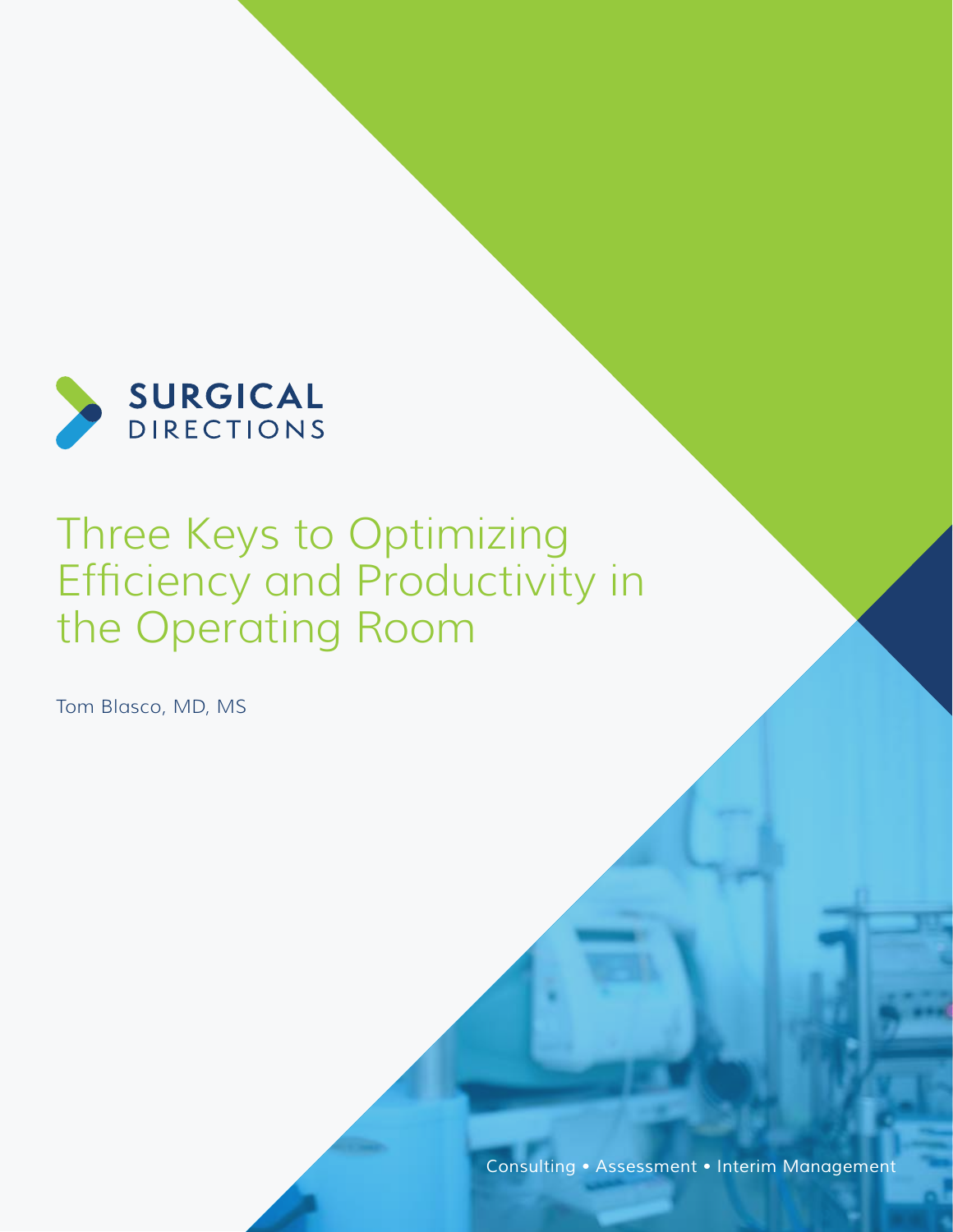## Table of Contents

- Introduction
- Fundamentals of Change
- Goverance
- Data and Benchmarks
- Performance Reports
- A Smoother Operation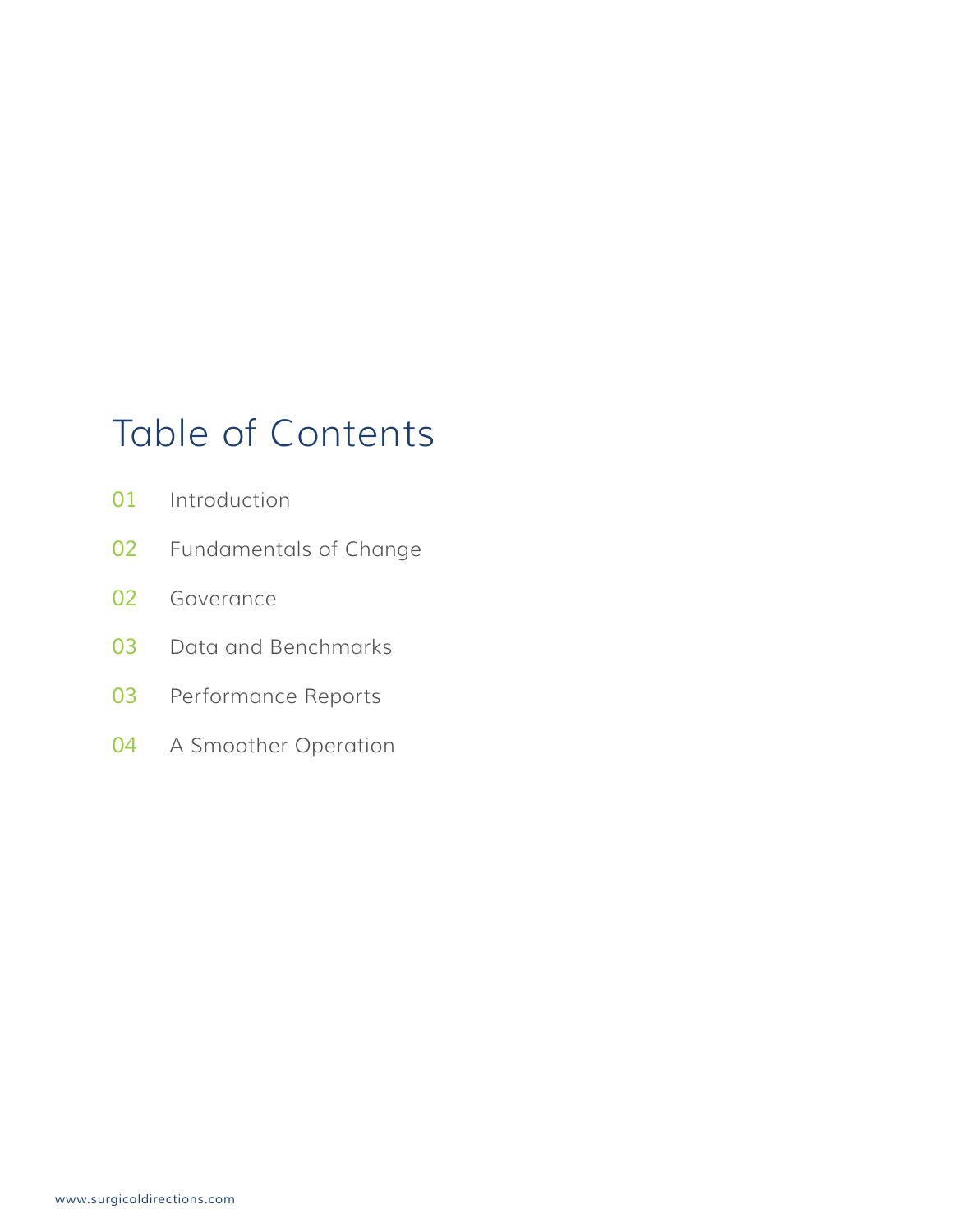As payors seek greater value for their healthcare dollars, hospitals and health systems are striving to make the delivery of care as efficient and productive as possible. This need for improved performance is especially apparent in the operating room and procedural areas, which have the highest potential revenue of any area in a hospital, generating anywhere from \$3,000 to \$4,000 per hour of contribution margin.

Numerous challenges, from misaligned incentives to inefficient practices, however, threaten that margin. Such challenges can be costly. Overhead costs, such as labor, electricity, and supplies, can run anywhere from \$60 to \$80 per minute. An OR that is not being run efficiently will quickly eat away at precious profit.

At the heart of the problem is the contentious culture within the OR, dating to the early 20th Century when physicians split from hospitals to form their own organized groups. Stemming from this independence are incentives for hospitals and surgeons that can differ and sometimes clash. Hospital administrators want an efficient use of labor and practices to maximize revenue, while surgeons want to use hospital services to treat their patients. Meanwhile, the costs of those services are responsibility not of the surgeon, but of the hospital. The result is a constant need to balance the need of the hospital for optimal efficiency and productivity with the surgeon's need for access to the OR and hospital services.

Other problematic forces are at play. Although every member of a surgical team ultimately has the best interests of the patient in mind, in reality dissimilar motivations can cause inefficiencies that lead to a loss of productivity. For instance, surgeons practice in a fee-for-service, effort-based model. Generally, the more effort, the greater the financial reward.



Other care providers, such as nurses, are hourly or salaried workers, where the pay is the same no matter the number of cases.

The issue can be boiled down to a lack of the three Cs—communication, collaboration and cooperation among the key stakeholders: hospital administrators, surgeons, anesthesiologists, and nurses. This deficiency results in a low-performing OR with a lot of waste and problematic throughput.

The question becomes: How does a hospital address a century-old problem relating to fundamental skills that are essential to any well-run organization?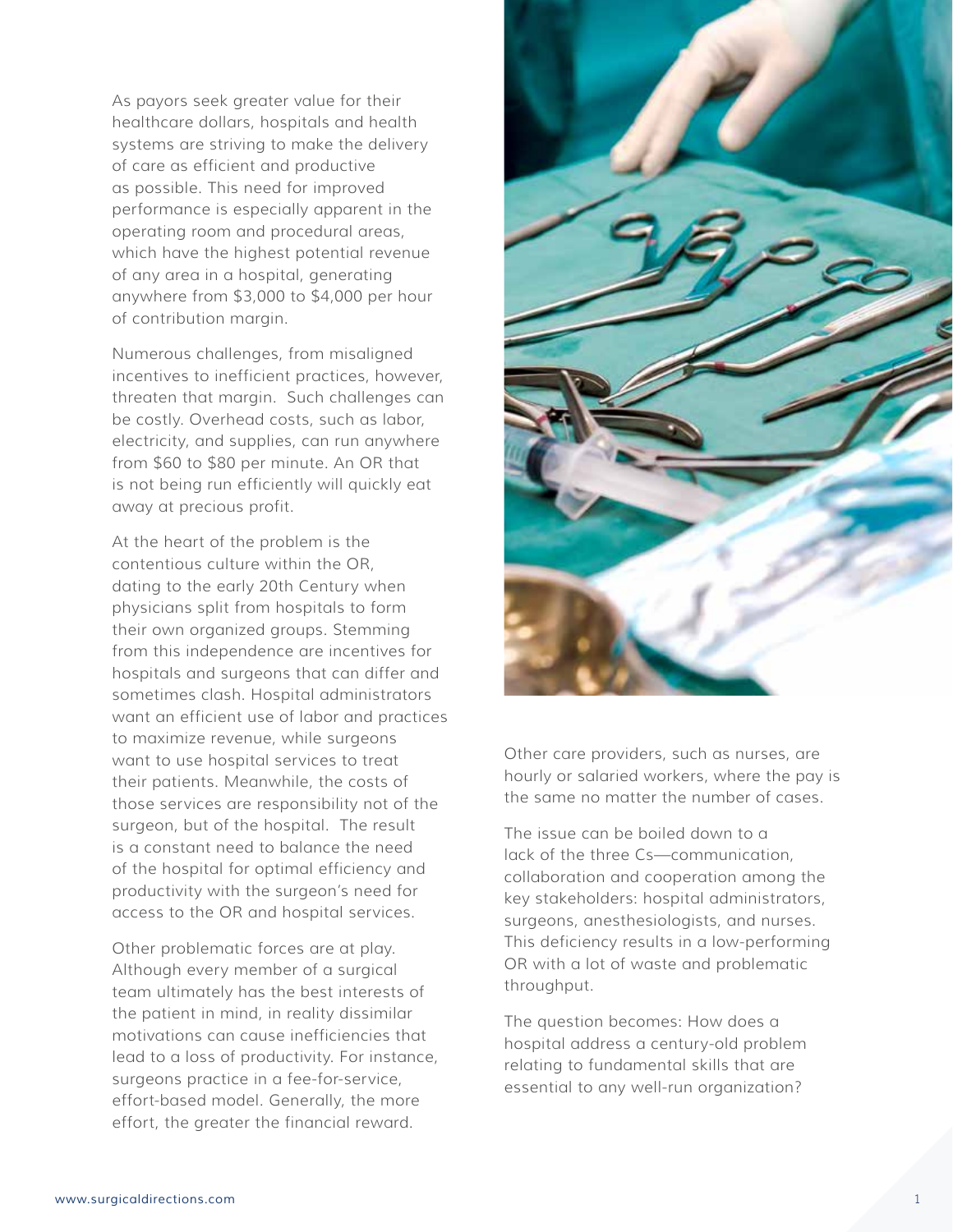### Fundamentals of Change

Remedying an inefficient OR to maximize efficiency and productivity while maintaining or improving clinical quality is a substantial undertaking that does not happen overnight, or even within a few weeks, but can be a one- to two-year process. The solution is threefold, involving;

- *1.* A dedicated governance/management structure
- *2.* Data and benchmarking of best practices
- *3.* Performance reporting

#### Governance

The first step involves forming a governance structure that opens up lines of communication, cultivates collaboration, and drives cooperation among the key stakeholders. A surgical services executive committee functions as a kind of board of directors for the OR that defines issues and needs and creates alignment. The SSEC is comprised mainly of surgeons representing the primary specialties of the OR and the employment designation (e.g. employed, faculty, independent). The remaining members of the committee include anesthesiologists, nurses, and senior c-suite level administrators. The SSEC, which should have 12 to 15 members, is not a medical committee, but an administrative committee charged with overseeing overall performance of perioperative services from scheduling and pre-authorization to OR utilization, materials management, and recovery practices.

The committee functions to:

- Develop short and long-term strategic plans
- > Define performance metrics (e.g., utilization, first-case, on-time starts) for the OR overall and individual surgeons
- > Define needs of each clinical group (surgeons, anesthesiologists, nurses)
- Develop performance report cards and set benchmarking

A second part of the governance structure is the management committee comprised not only of a nursing director that typically manages perioperative services, but also co-directors, including a surgeon and anesthesiologist. This committee serves as the frontline management for surgical operations. The committee is chaired by the surgeon, but most of the daily operational management (e.g., managing the surgical schedule to ensure emergent, urgent, and elective cases are scheduled) is performed by the nurse and anesthesiology directors, who, in turn, empower managers below them.

Finally, frontline operations staff (mainly nurses) form performance improvement teams (PITs) to help identify choke points in the entire perioperative process. These points may include first surgical cases of the day or the time in between cases (turnover time). The PITs review every part of the perioperative process, breaking apart throughput into hundreds of steps and documenting each one. This leads to a more thorough analysis of potentially problematic areas.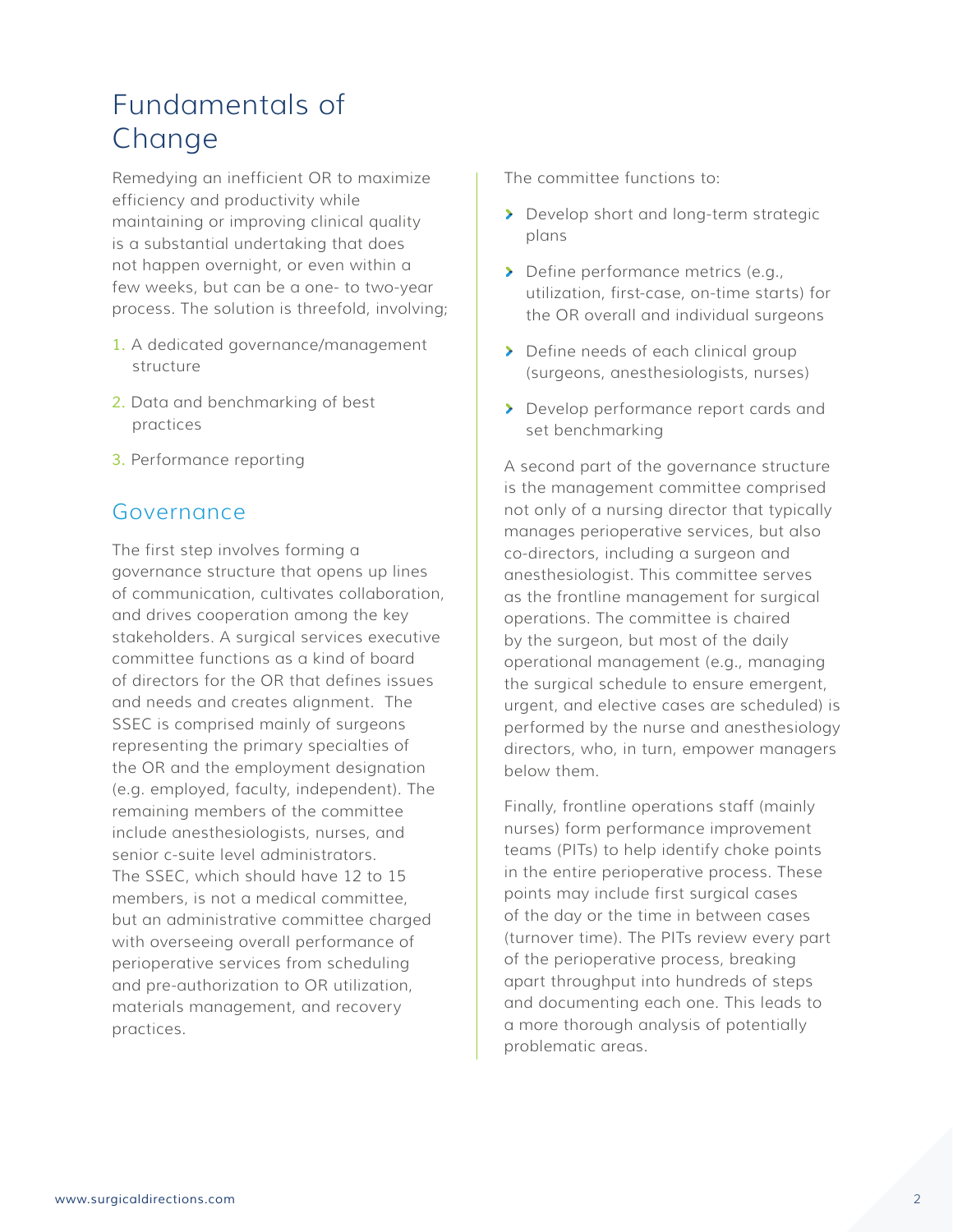#### Data and Benchmarks

The essential tool that members of the governance structure use to direct and manage operations is data. Data is collected on key areas of the perioperative process that often represent the weak spots where inefficiency creeps in, including:

- **>** First-case, on-time starts
- > OR turnover time
- > Surgeon block time
- > OR utilization

Although information systems, such as electronic health record systems, are adept at documenting data, data collection and analysis is best performed manually, often through observation, to attain verifiable, reliable data that will drive behavioral change among physicians. The key is extracting data on a daily basis to obtain a precise measurement of performance at the department and individual surgeon level.

These measure are then benchmarked against best practices of industry peers. Best practices for the key areas noted above include:

- First-case, on-time starts—90 percent of first cases should start on time
- OR turnover time—ORs should be prepared for the next case in 21 minutes
- > Surgeon block time—surgeons should use at least 70 percent of their reserved time
- OR utilization—Overall OR utilization should be about 75 percent

Employing understandable and agreed upon data prevents confusion and frustration and fosters accurate, faster decision-making. Comparing performance to peers also enables clinicians to better understand opportunity for improvement in their own efforts.

#### Performance Reports

To hold key stakeholders—surgeons anesthesiologists, nurses—accountable for their performance, they are provided with regular performance reports that gauge their progress on meeting organizational expectations set by the SSEC. Surgeons also receive individual report cards on regular basis, such as monthly, how well they are using their OR time reserved for them (block time).

The reports are the tools used to actually change behavior. If a surgeon report card shows he is not using enough of his block time, he can be given a quarter or two to improve. If he doesn't, that time can be reserved for another surgeon.

"The key is extracting data on a daily basis to obtain a precise measurement of performance at the department and individual surgeon level."